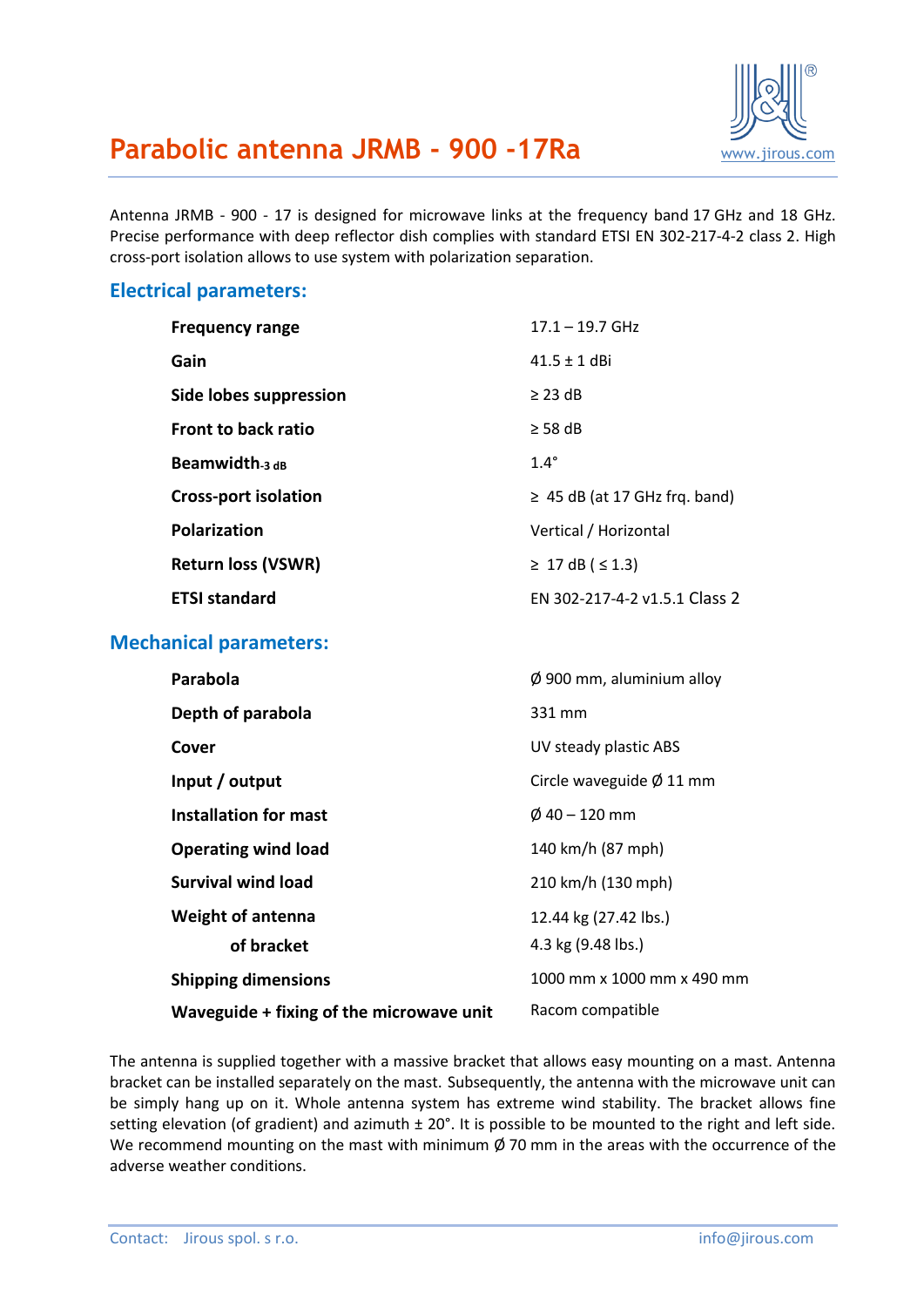

## **Measurement of radiation pattern:**